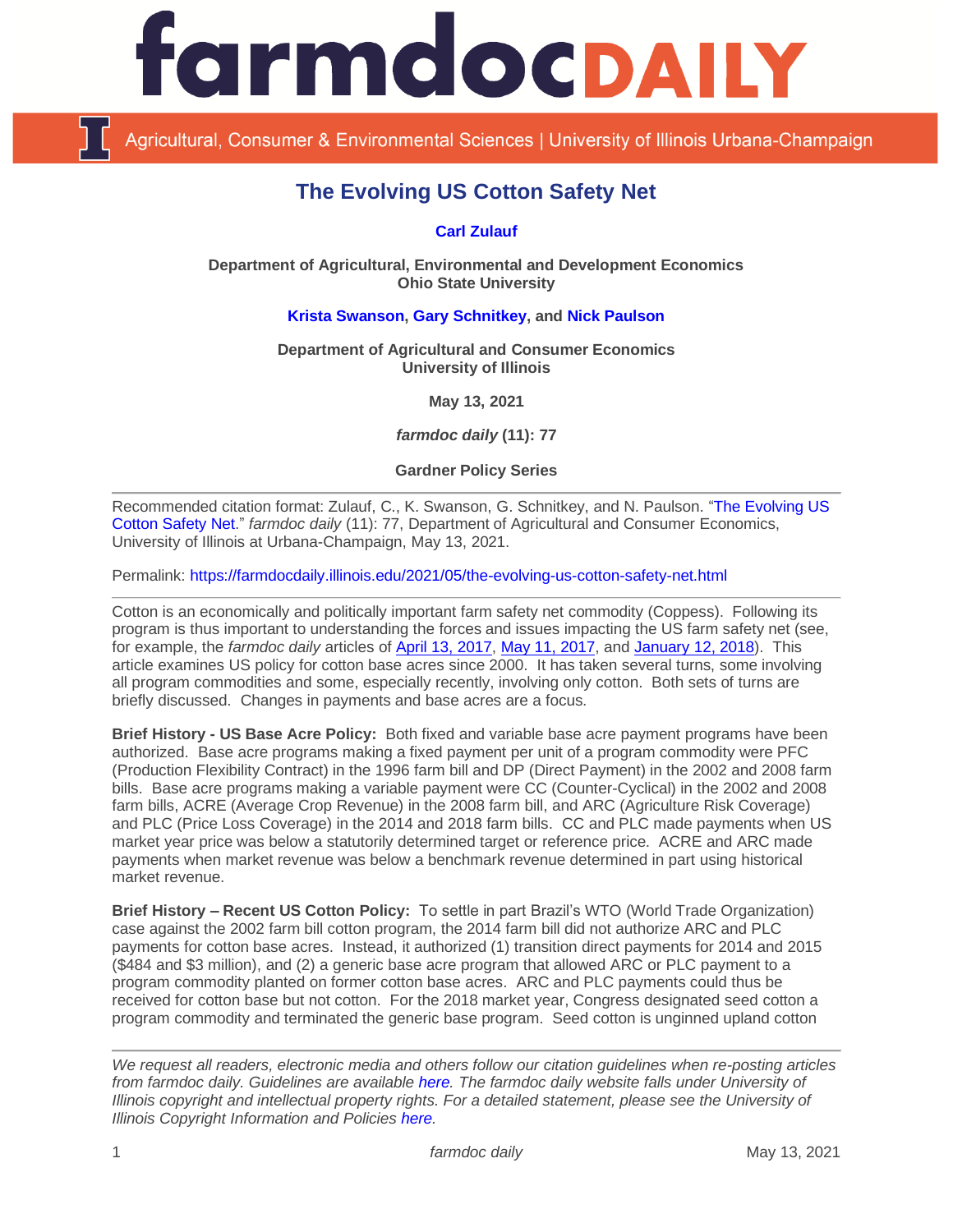containing lint fiber and seed. Cottonseed is processed into oil or ground for use in cattle, particularly dairy feed. Seed cotton remained a program commodity in the 2018 farm bill.

**Payments:** Fixed payments to cotton base acres averaged roughly \$500 million per year until the 2014 farm bill phased them out (see Figure 1). Variable payments to cotton base were highest during the 2002 farm bill, then declined during the 2008 farm bill as prices rose amid crop prosperity. Generic base payments in 2014-2017 averaged close to variable upland cotton base payments during the 2008 farm bill. While average annual variable payment to seed cotton base lies in the middle, payments have varied markedly by year: \$379, \$976, and \$363 million for 2018, 2019, and 2020, respectively. Payments for 2020 are estimated using current information (see Note 1).



**Base Acres:** Congress mandated an update of cotton base acres when the seed cotton program was enacted. The update is briefly described in Note 2. Unlike previous updates enacted by Congress, all owners of base acres were not given the option to retain their current base acres. Cotton base acres declined by 4.7 million (-27%) (see Figure 2). Base acres now align more closely with planted acres. Acres planted to seed cotton (i.e. upland cotton) averaged 13.1 million in 2018-2020, nearly identical to seed cotton base. Fewer base acres translate into lower cotton program cost. However, some generic base acres could be and were assigned to other program commodities, reducing the savings in total commodity program cost from updating cotton base. Net savings nevertheless are likely as 2.0 million unassigned generic base acres were reported for the 2018 crop year.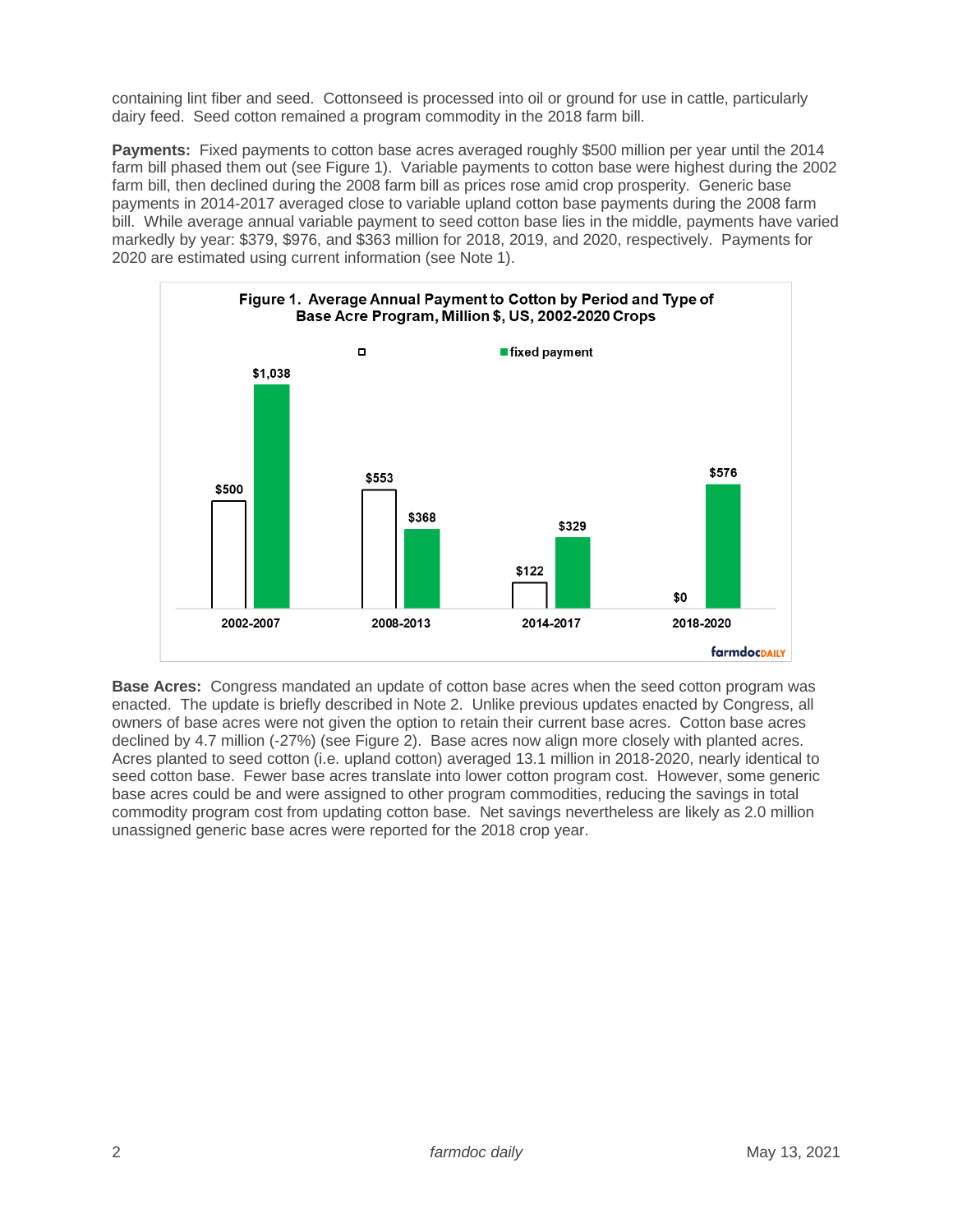

**Payment per Base Acre:** Variable payments to seed cotton base has averaged \$44 per base acre (see Figure 3). This is lower than during the 2002 farm bill but more than double the intervening years.



**Program vs. Market Value Indicator:** The following ratio was computed to compare the value of program quantity with market value of production for the two highest variable base acre payment periods: 2002-2007 and 2018-2020. Because owners of cotton base have elected price programs far more often than revenue programs, the numerator is the value of CC and PLC program quantity for the earlier and later period, respectively. The 85% factor in the numerator reflects that neither CC nor PLC paid on 15% of base acres. The denominator in both periods is the market value of seed cotton, hence cotton lint and cottonseed. "Indicator" is used because the ratio is not an exact measure of program value, but seeks to capture its main component (see Note 3).

**Program vs Market Value indicator** = ((US base acres times 85%) times (CC or PLC price) times (US average program yield)) divided by (US production times US market year price)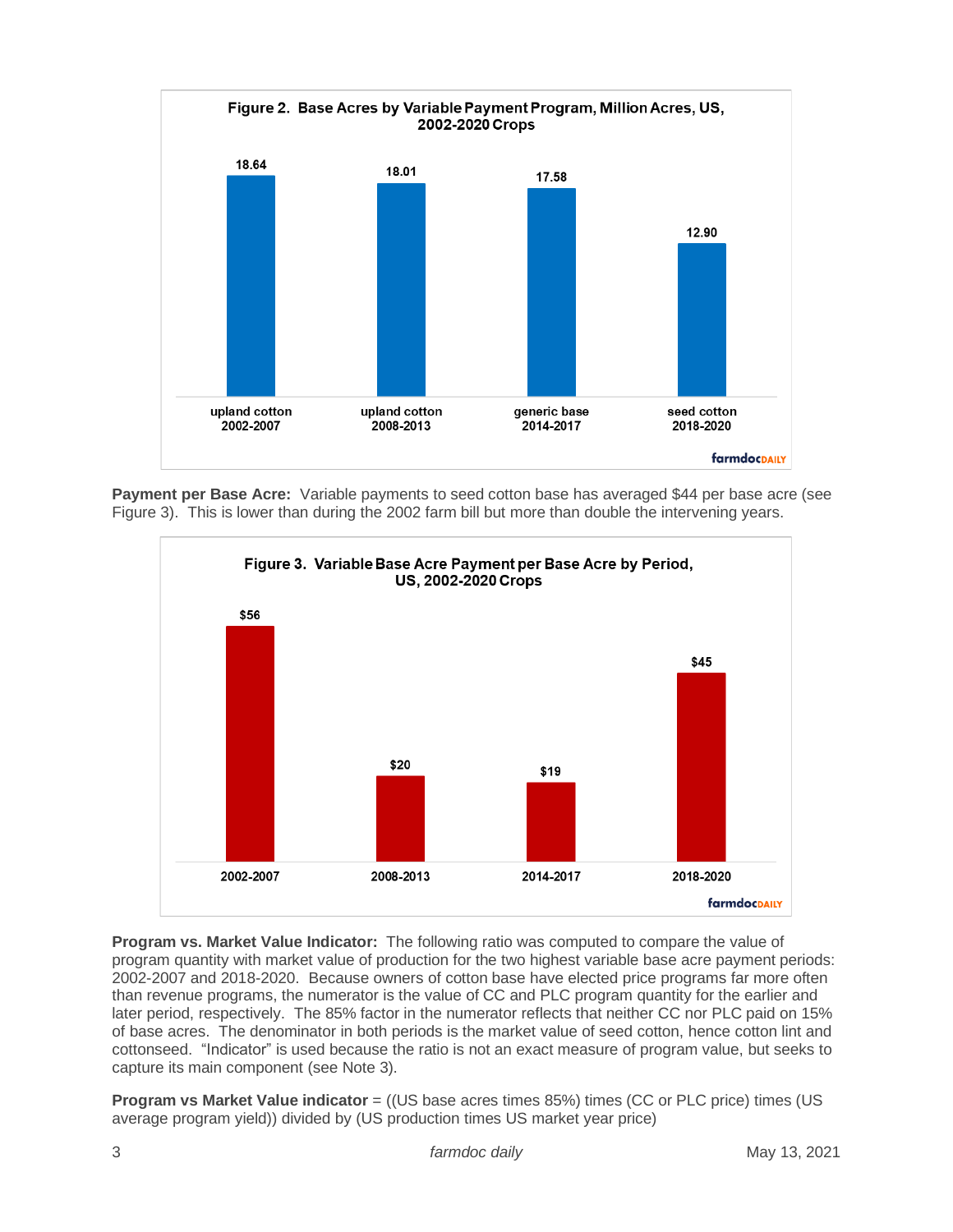Ratio of program to market value was lower in 2018-2020 than 2002-2007 by 23 percentage points (134% - 111%) (see Figure 4). The 2002 farm bill's target price of \$0.724 / pound (lb.) of upland cotton translates into a seed cotton target price of \$0.362 / lb. using the 0.50 average ratio of seed cotton price to upland cotton lint price for the 2008-2017 crops. Cotton support price is thus roughly the same in both periods; however, seed cotton prices are 39% higher in 2018-2020 than 2002-2007 (\$0.326 vs. \$0.235). The decline in program support relative to the market is partially offset by the addition of support for cottonseed when the program commodity was changed from upland cotton to seed cotton.

Caution is needed when drawing conclusions from a few observations for a crop whose market value can vary notably from year to year, but this analysis suggests support to cotton by variable base acre programs has declined relative to market value. Nevertheless, seed cotton program value and reference price still exceeded market value and market price in 2018, 2019, and 2020.



#### **Assessment**

The return of cotton as a program commodity was accompanied by a base acre update that, unlike prior updates, did not give all owners of base acres the option to retain their base acre at the time of the update. Cotton base acres declined, thus reducing the cost of base acre programs for cotton.

Variable payment per base acre has so far averaged less for seed cotton in 2018-2020 than for upland cotton in 2002-2007 but more than double generic base acres payments in 2014-2017.

Value of program quantity relative to market value of production was lower for seed cotton in 2018-2020 than for upland cotton in 2002-2007. Although number of observations is few, this comparison suggests variable base acre support to cotton relative to market value has declined.

However, program value still exceeded market value of seed cotton in 2018-2020, suggesting US cotton policy will likely remain a subject of interest and scrutiny.

#### **Notes**

1. Seed cotton's reference price is \$0.3670 / pound (lb.). FSA currently projects a 2020 market year average price (MYAP) of \$0.3454 / lb. MYAP was \$0.3453 / lb. for 2018 and \$0.3058 / lb. for 2019. Base acres for 2019 were 12.95 million with 99% in PLC and average PLC US yield was 1679 lbs. / acre. These program values should be close to the 2020 values since program signup covered 2019 and 2020 crops. A sequestration reduction of 6.5% was used.